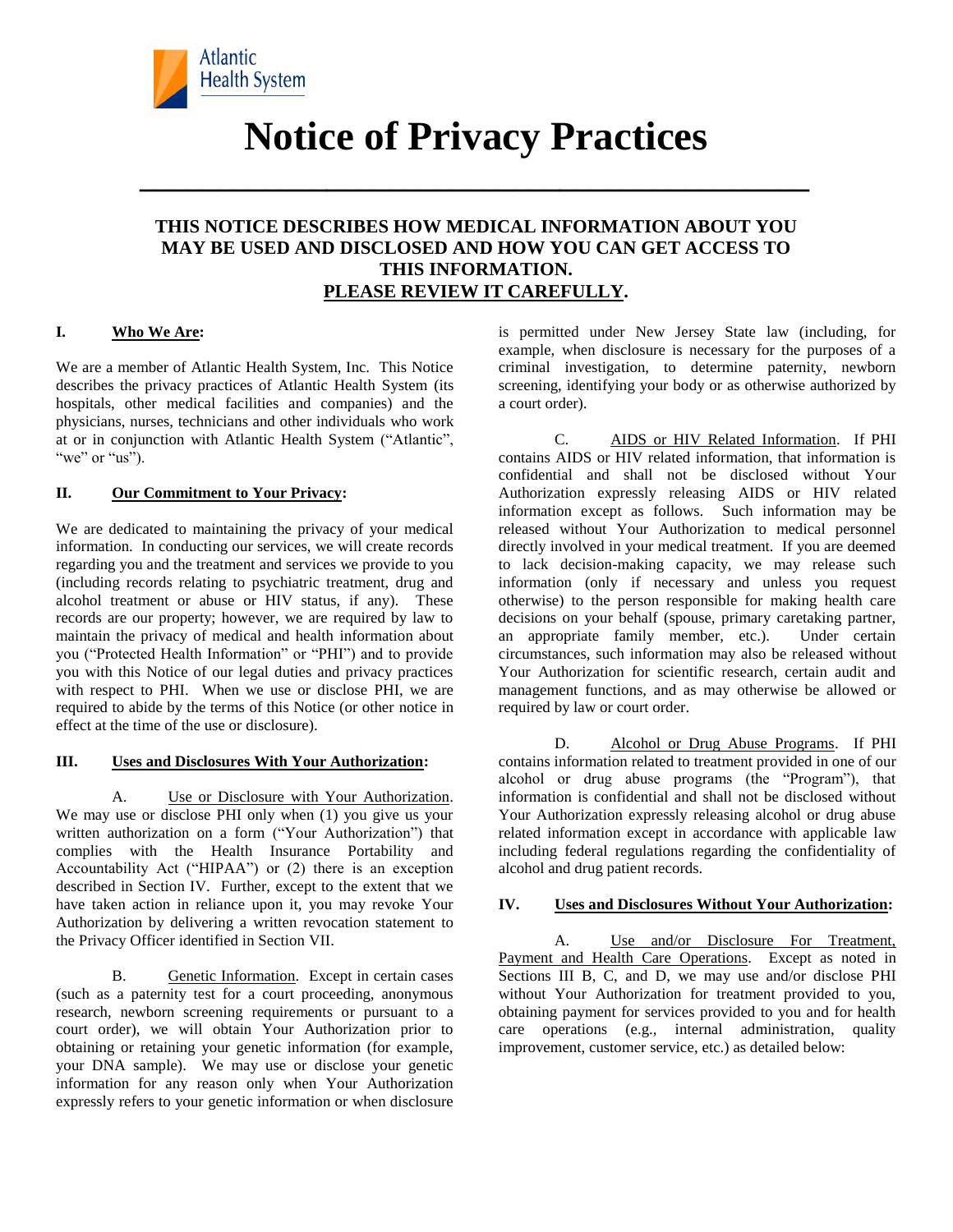• Treatment. We use and disclose your PHI to provide treatment and other services to you for example, to diagnose and treat your injury or illness. We may also disclose your PHI for the treatment activities of another health care provider.

In addition, unless you Opt Out (e.g., disagree or object) as described in Section V, I., any authorized health care provider who agrees to participate with Jersey Health Connect, Epic Care Everywhere, and other Health Information Exchanges ("HIE"), can also electronically access and use your PHI to provide treatment to you. If you Opt Out of each HIE as described in Section V, I., your PHI will not be shared electronically through the HIE network; however, it will not impact how your information is otherwise typically accessed, used and released in accordance with this Notice and the law.

Payment. We may use and disclose your PHI to obtain payment for services that we provide to you - for example, disclosures to claim and obtain payment from your health insurer, HMO, or other company that arranges or pays the cost of some or all of your health care ("Your Payor") to verify that Your Payor will pay for your health care. We may also disclose your PHI to another health care provider for the payment activities of that health care provider.

Health Care Operations. We may use and disclose your PHI for our health care operations, which include internal administration and planning and various activities that improve the quality and cost effectiveness of the care that we deliver to you (including operating and troubleshooting our health information technology). For example, we may use your PHI to evaluate the quality and competence of our physicians, nurses and other health care workers. In addition, we may disclose your PHI to external licensing or accrediting bodies for purposes of hospital licensure and review. We may disclose your PHI to our patient representatives in order to resolve any complaints you may have and ensure that you have a comfortable visit with us. Under certain circumstances, we may disclose your PHI to another health care provider for the health care operations of that health care provider if they either have treated or examined you and your PHI pertains to that treatment or examination.

object), we may include your name, location in Atlantic, general health condition and religious affiliation in a patient directory. Information in the directory may be disclosed to anyone who asks for you by name or members of the clergy (provided, however, that religious affiliation will only be disclosed to members of the clergy). You may Opt Out of the directory by notifying our Privacy Officer. If you Opt Out, we cannot tell members of the public or your family and friends that you are admitted to the hospital. Please think carefully about the consequences of the decision to Opt Out.

C. Disclosure to Relatives and Close Friends. We may use or disclose your PHI to a family member, other relative, a close personal friend or any other person identified by you when you are present for, or otherwise available prior to, the disclosure, if we: (1) obtain your agreement; (2) provide you with the opportunity to object to the disclosure and you do not object; or (3) reasonably infer that you do not object to the disclosure. If you are not present, or the opportunity to agree or object to a use or disclosure cannot practicably be provided because of your incapacity or an emergency circumstance, we may exercise our professional judgment to determine whether a disclosure is in your best interests. If we disclose information to a family member, other relative, a close personal friend or other person identified by you, we would disclose only information that is directly relevant to the person's involvement with your health care or payment related to your health care or needed for notification purposes.

D. Fundraising Communications. We may contact you to request a tax-deductible contribution to support fundraising activities of Atlantic. In connection with any fundraising without Your Authorization, we may disclose to our related foundation/fundraising staff the following information about you: demographic (e.g., your name, address, other contact information, age, gender and date of birth), dates on which we provided health care to you, department of service information, treating physician, outcome information and health insurance status. You have a right to Opt Out of receiving fundraising communications from us. If you do not want to receive fundraising requests, you must notify our Privacy Officer.

E. Public Health Activities. We may disclose PHI for public health activities and purposes, including, without limitation: (1) to report health information to public health authorities for the purpose of preventing or controlling disease, injury or disability; (2) to report child abuse and neglect to public health authorities or other government authorities authorized by law to receive such reports; (3) to report information about products under the jurisdiction of the U.S. Food and Drug Administration; (4) to alert a person who may have been exposed to a communicable disease or may otherwise be at risk of contracting or spreading a disease or condition; and (5) to report information to your employer as required under laws addressing work-related illnesses and injuries or workplace medical surveillance.

B. Use or Disclosure for Directory of Individuals in Atlantic. Unless you Opt Out (e.g., disagree or

F. Health Oversight Activities. We may disclose your PHI to a health oversight agency that oversees the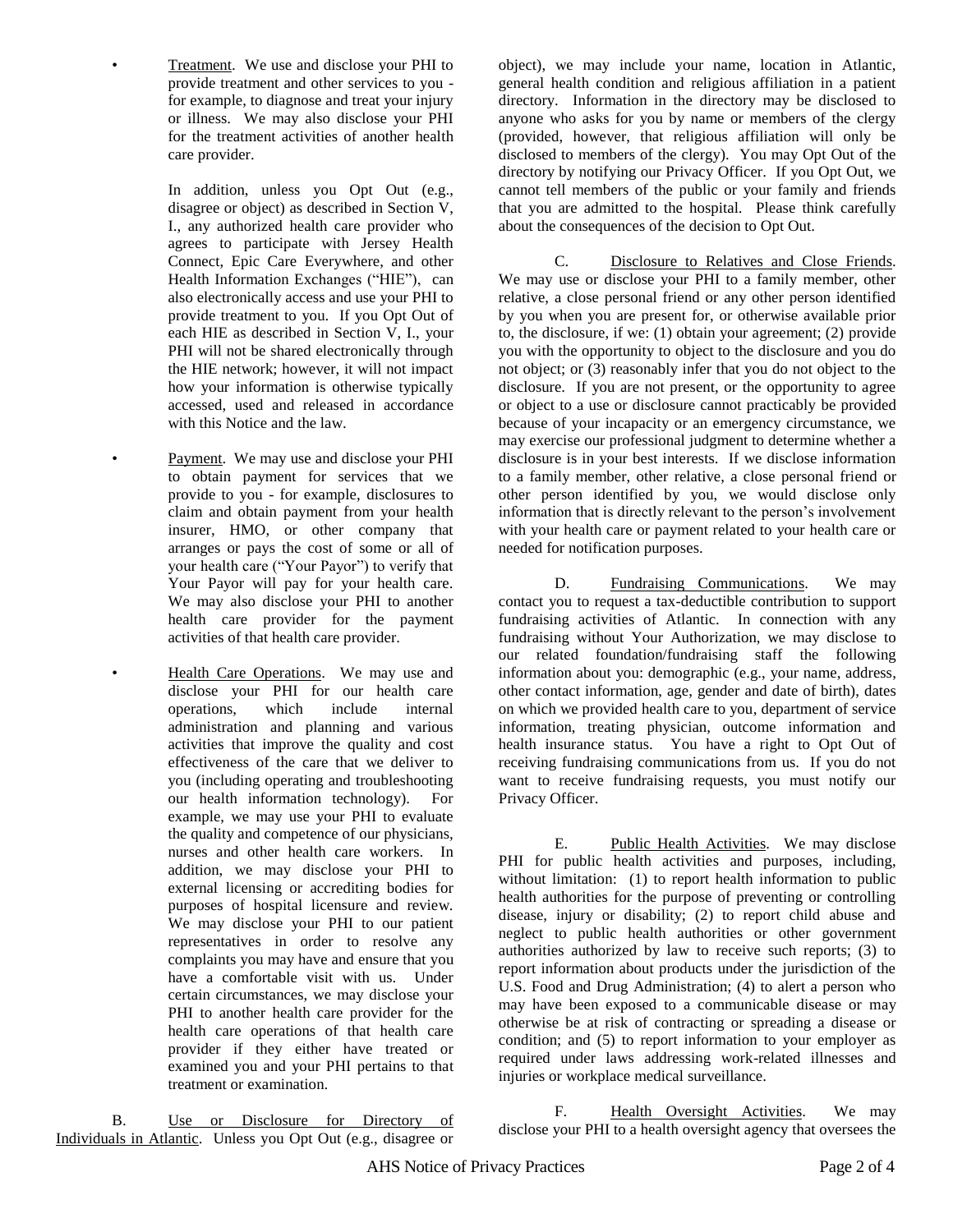health care system and ensures compliance with the rules of government health programs such as Medicare or Medicaid.

G. Judicial and Administrative Proceedings. We may disclose your PHI in the course of a judicial or administrative proceeding in response to a legal order or other lawful process.

H. Law Enforcement Officials. We may disclose your PHI to the police or other law enforcement officials as required by law or in compliance with a court order.

I. Decedents. We may disclose your PHI to a coroner or medical examiner as authorized by law. We may also release medical information about patients at Atlantic to a funeral director as necessary to carry out his or her duties.

J. Organ and Tissue Procurement. We may disclose your PHI to organizations that facilitate organ, eye or tissue procurement, banking or transplantation.

K. Research. We may use or disclose your PHI without your consent or authorization if our Institutional Review Board approves a waiver of authorization for disclosure.

L. Health or Safety. We may use or disclose your PHI to prevent or lessen a serious and imminent threat to a person's or the public's health or safety.

M. Specialized Government Functions. We may use or disclose your PHI to units of the government with special functions, such as the U.S. military or the U.S. Department of State under certain circumstances.

N. Workers' Compensation. We may disclose your PHI as authorized by and to the extent necessary to comply with laws relating to workers' compensation or other similar programs.

O. Victims of Abuse, Neglect or Domestic Violence. If we reasonably believe you are a victim of abuse, neglect or domestic violence, we may disclose your PHI to a government authority, including social service or protective services agencies, authorized by law to receive reports of such abuse, neglect or domestic violence.

P. Military and Veterans. We may release your PHI as required by military command authorities if you are a member of the armed forces. We may also release PHI about foreign military personnel to the appropriate foreign military authority.

Q. National Security and Intelligence Activities. We may release your PHI to authorized federal officials for intelligence, counter-intelligence and other national security activities authorized by law.

R. Inmates. If you are an inmate of a correctional institution or in the custody of a law enforcement

official, we may release your PHI to the correctional institution or law enforcement official. This release would be necessary:

- for Atlantic to provide you with healthcare,
- to protect your health and safety or the health and safety of others, or
- for the safety and security of the correctional institution

S. Health Information Exchange ("HIE"). Atlantic and other health care providers participate with Jersey Health Connect, Epic Care Everywhere and other HIEs as AHS and such other health care providers may determine from time to time. These HIEs allow patient information to be shared electronically through a secured connected network. HIEs give your health care providers who participate in the HIE networks immediate electronic access to your pertinent medical information for treatment, payment and certain health care operations. If you do not Opt-Out of each HIE, your information will be available through such HIE network to your authorized participating providers in accordance with this Notice and the law. If you Opt-Out of each HIE (as described in Section V, I.), this will prevent your information from being shared electronically through the HIE network; however, it will not impact how your information is otherwise typically accessed, used and released in accordance with this Notice and the law.

Any exception that denies an individual from opting out of having their information transmitted through the HIE shall be fully supported under federal and state law.

T. As Required by Law. We may use and disclose your PHI when required to do so by any other law or regulation not already referenced above.

U. Other Uses of Your PHI. Other uses and disclosures of PHI not covered by this Notice or by the laws that apply to us will be made only with Your Authorization, including certain marketing activities, sale of health information, and disclosure of psychotherapy notes with some exceptions. You have the right to revoke Your Authorization at any time, provided that the revocation is in writing, except to the extent that we have already taken action in reliance on Your Authorization.

### **V. Your Individual Rights:**

A. For Further Information, Complaints. If you desire further information about your privacy rights, are concerned that we have violated your privacy rights, or disagree with a decision that we made about access to your PHI, you may contact our Privacy Officer. You may also file written complaints with the Director, Office of Civil Rights of the U.S. Department of Health and Human Services. Upon request, the Privacy Officer will provide you with the correct address for the Director. We will not retaliate against you if you file a complaint with us or the Director.

B. Right to Request Additional Restrictions. You may request restrictions on our use and disclosure of your PHI: (1) for treatment, payment and health care operations;